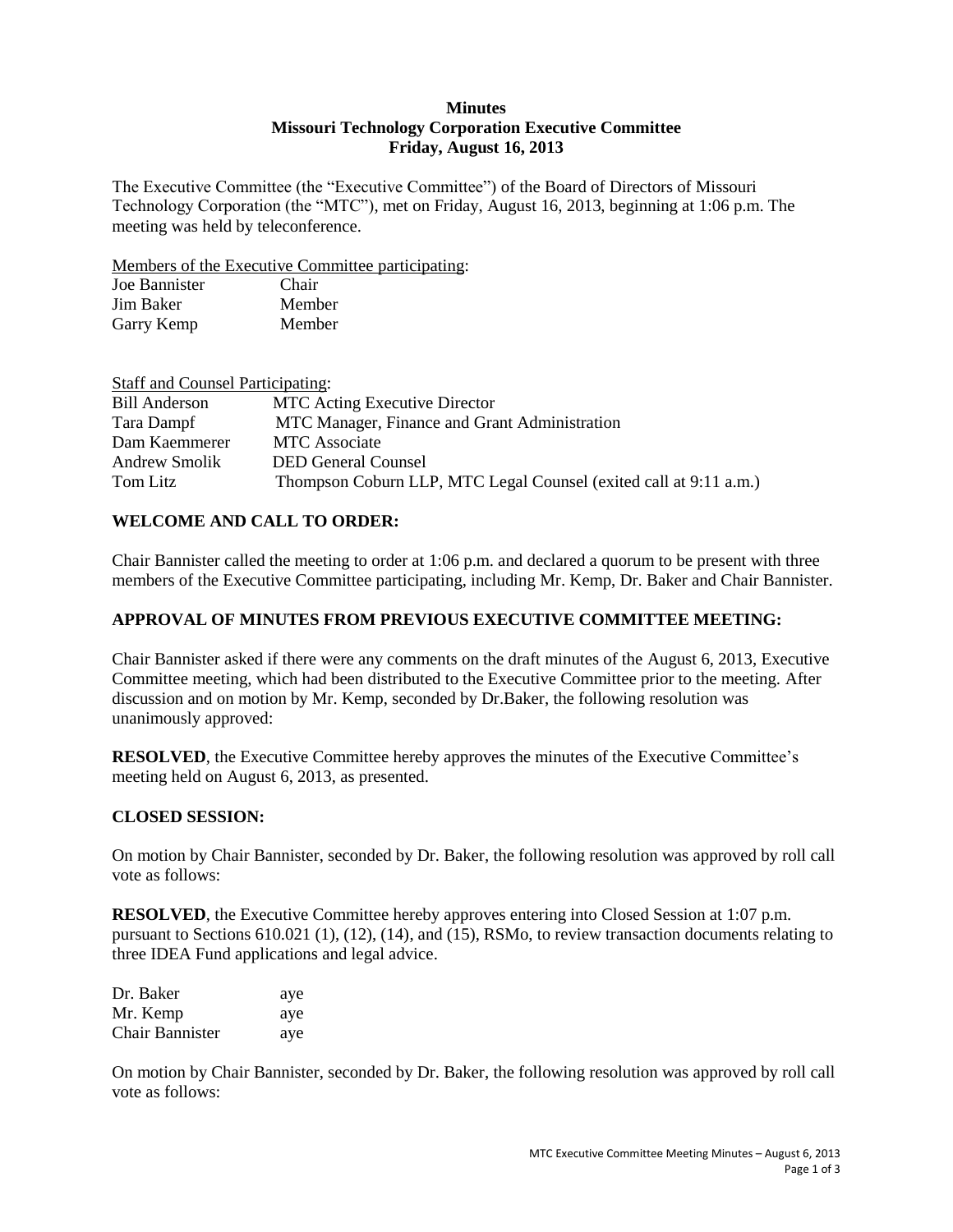**RESOLVED**, the Executive Committee approves reconvening from Closed Session at 1:27 p.m.

| Dr. Baker              | aye |
|------------------------|-----|
| Mr. Kemp               | aye |
| <b>Chair Bannister</b> | aye |

Chair Bannister reported that the Executive Committee took no action in the Closed Session after a discussion confined to the matters stated above.

# **REVIEW IDEA FUND TRANSACTION DOCUMENTS:**

After discussion and on motion by Dr. Baker, seconded by Mr. Kemp, the following resolutions were unanimously approved by those members participating:

**RESOLVED**, the Executive Committee on behalf of the MTC Board hereby approves the transaction documents for a convertible loan by MTC in an amount up to \$100,000 from Lewis and Clark Discovery Initiative funds pursuant to TechLaunch Application 2012-05-001 (Interdisciplinary Design Collaborative LLC) in substantially the form presented;

**FURTHER RESOLVED**, the Executive Committee on behalf of the MTC Board hereby authorizes the MTC Acting Executive Director to execute and deliver on behalf of the MTC all documents relating to such convertible loan on behalf of the MTC; and

**FURTHER RESOLVED**, the Executive Committee on behalf of the MTC Board hereby authorizes the MTC Acting Executive Director on behalf of the MTC to negotiate, amend, and approve any and all agreements, documents or instruments and to take such other actions as may be required or desirable in connection with, or in furtherance of the above loan.

After discussion and on motion by Mr. Kemp, seconded by Dr. Baker, the following resolutions were unanimously approved by those members participating:

**RESOLVED**, the Executive Committee on behalf of the MTC Board hereby approves the transaction documents for an investment by MTC of funds under the State Small Business Credit Initiative Program in an amount up to \$250,000 in Percentage Interests of Moving Off Campus, LLC pursuant to Venture Capital Co-Investment Application 2012-04-005 in substantially the form presented;

**FURTHER RESOLVED**, the Executive Committee on behalf of the MTC Board hereby authorizes the MTC Acting Executive Director to execute and deliver on behalf of the MTC all documents relating to such investment on behalf of the MTC; and

**FURTHER RESOLVED**, the Executive Committee on behalf of the MTC Board hereby authorizes the MTC Acting Executive Director on behalf of the MTC to negotiate, amend, and approve any and all agreements, documents or instruments and to take such other actions as may be required or desirable in connection with, or in furtherance of the above investment.

After discussion and on motion by Dr. Baker, seconded by Mr. Kemp, the following resolutions were unanimously approved by those members participating:

**RESOLVED**, the Executive Committee on behalf of the MTC Board hereby approves the intercreditor agreement for the outstanding loan by MTC pursuant to High Tech Industrial Expansion Application 2012-03-002 (ChloroFill) in substantially the form presented;